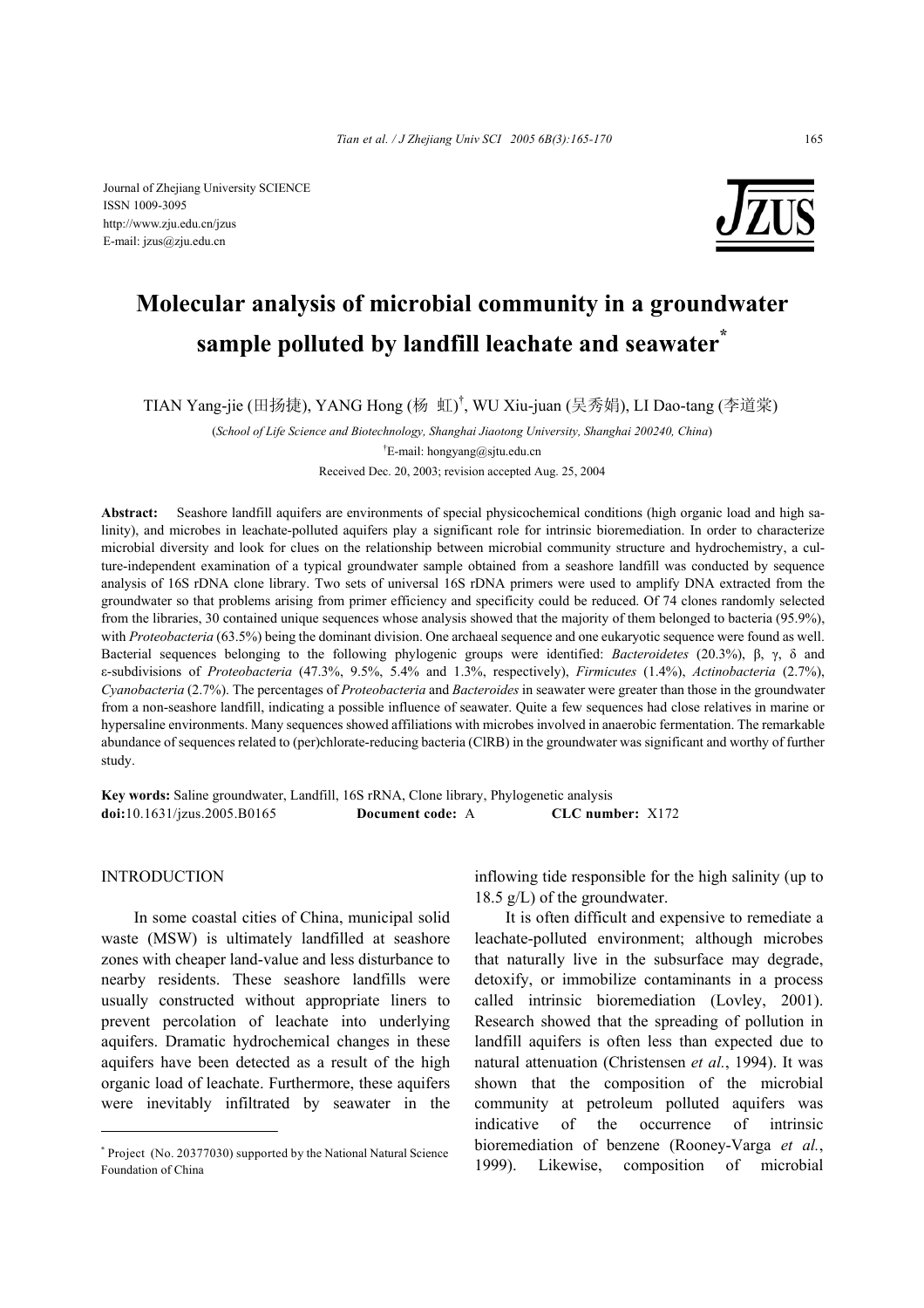communities could also be indicative of (potential for) intrinsic bioremediation at leachate-polluted aquifers. The ability to predict the potential for natural attenuation and the ability to monitor on-going degradation processes should help limit the number of landfills and aquifers that have to be actively remediated.

For this purpose, knowledge of the relationship between microbial community structure and hydrochemistry in leachate-polluted aquifers is required. Phylogenetic studies of microbial communities in several groundwater samples from a landfill were described by Röling *et al.*(2001). Members of the family *Geobacteraceae* were found to be strong contributors to the microbial communities in the iron-reducing environment. The author is not aware of investigations on seashore landfill aquifers which are environments of special physicochemical conditions (high organic load and high salinity). Microbes living there may have special adaptations, some of which may involve enzymes or other physiological properties with potential commercial significance.

This paper describes a phylogenetic study of the microbial community in a typical groundwater sample obtained from a seashore landfill by extraction of DNA and comparison of 16S rRNA gene sequences.

## MATERIALS AND METHODS

## **Sample collection and microbes concentration**

The Laogang landfill (120.97° E, 31° N), located along the shore of the East China Sea, is a primary example of the seashore landfills. This landfill is one of the two on-going landfills in Shanghai and began operations in 1989. In January 2003, sterile screw-cap bottles were used to obtain groundwater samples from a 17 m depth monitor well at the downstream of the landfill. After 3 volumes of standing water was removed with a special device, samples were immediately placed on ice for transport to laboratory and stored for less than 24 h at 4 °C. The microbial biomass of the groundwater was harvested by centrifugation at 4 °C for 10 min at 17000 $\times$ g (Heraeus Varifuge 20RS, Germany) and frozen at –80 °C until DNA extraction.

#### **Chemical analysis**

Oxygen content, temperature and pH were measured in the field. Hydrochemical parameters were determined by using "China's national measurement standards for oceanic environment GB17378-1998" and laboratory procedures.

# **DNA extraction, clone library construction and RFLP grouping**

Total DNA was extracted from the biomass pellet by using a lysozyme/proteinase K/SDS treatment followed by standard phenol/chloroform extractions (Bond *et al.*, 1995). The DNA were used for PCR amplification with the GeneAmp PCR System 2400 (Applied Biosystems, USA). All treatments were in triplicates. Two clone libraries were constructed from the DNA sample using two sets of different universal primers, S926f/L189r (Yu and Mohn, 2001) and 27f/1492r (Martin-Laurent *et al.*, 2001). The primers S926f and L189r anneal to positions 910−926 of the 16S rRNA gene and positions 189−207 of the 23S rRNA gene (*E. coli* numbering), respectively. The PCR-amplified fragments containing approx. 600 bp of 16S rRNA gene and the corresponding library were referred to as JA-1. The primers 27f and 1492r anneal to positions 8−27 and positions 1492−1513 of the 16S rRNA gene (*E. coli* numbering). The resultant PCR products contained nearly complete 16S rRNA genes and the corresponding library was referred to as JA-2. PCR reaction mixtures and thermal cycling were performed under the conditions described by Yu and Mohn (2001) and Martin-laurent *et al*.(2001), respectively.

The JA-1 and JA-2 libraries were constructed using the T-Vector PCR product cloning kit (Sangon, China). Clones were screened with PCR for the presence of the inserts using the corresponding primer pair in separate PCR reactions. The PCR products were purified using the 3S PCR product purification kit (Biocolor, China), and two aliquots were digested separately with *Msp*I and *Rsa*I for 2 h at 37 °C. The above digests were resolved on 2% agarose gels (Bio-Rad) and the resultant RFLP patterns were compared and grouped. One clone from each RFLP group within each clone library was chosen for sequencing.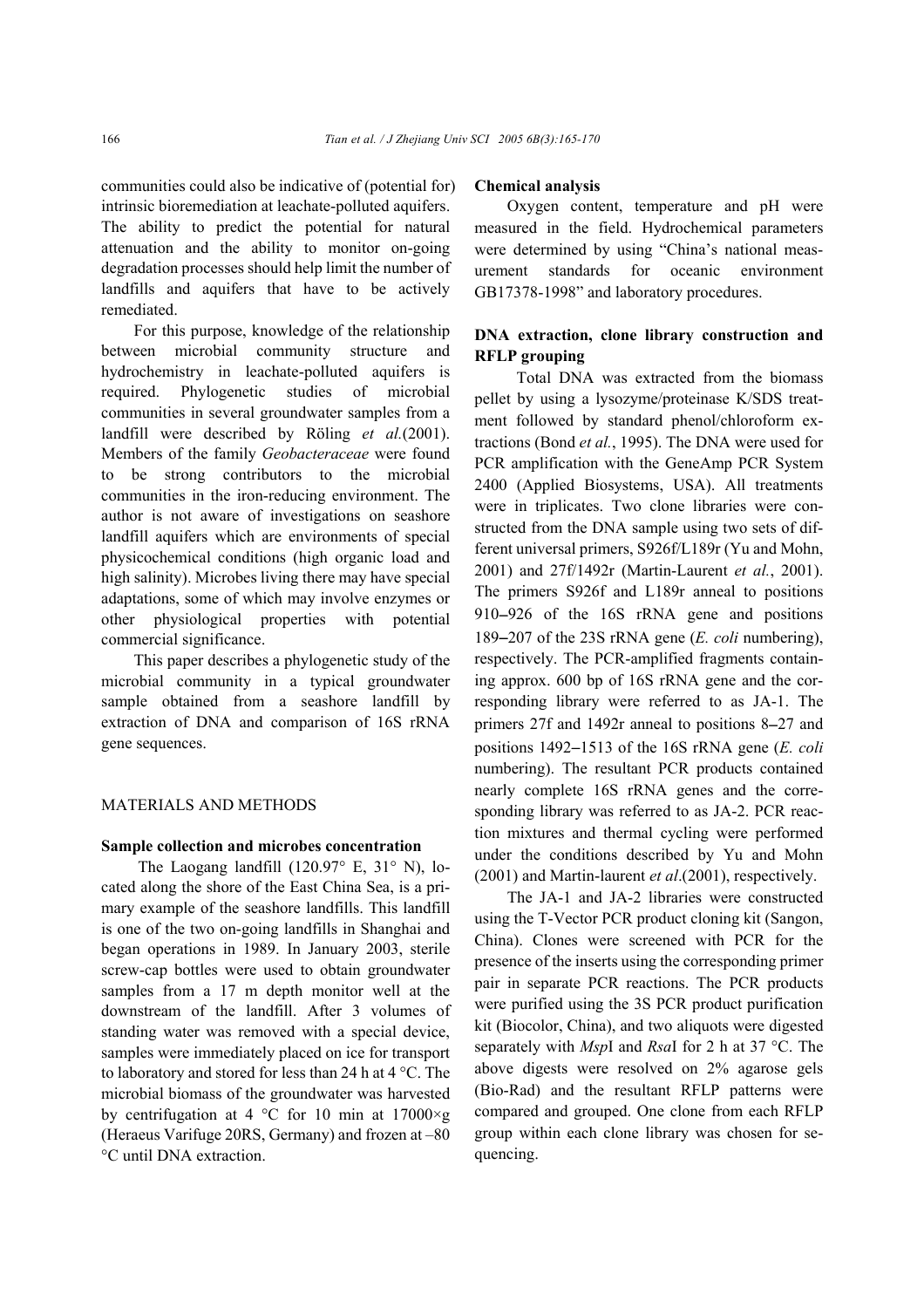#### **Phylogenetic analysis of rRNA gene sequences**

Sequencing was performed on an ABI PRISM 377 sequencer (Perkin-Elmer). The 16S rDNA region of those recombinant plasmids was sequenced using the T7 primer flanking the 16S rDNA region. The determined partial 16S rRNA gene sequences were compared with those available in GenBank by use of the BLAST network service to determine their approximate phylogenetic affiliations. Nucleotide sequences were aligned and phylogenetic trees were constructed, with the software ClustalX v.1.81 by using evolutionary distances (i.e., Jukes-Cantor distances) and the neighbor-joining method. Bootstrap analysis was applied to each generated tree to assign confidence levels to the nodes in the tree.

# **Nucleotide sequence accession numbers**

 Nucleotide sequences have been deposited in the GenBank under accession numbers AY381282 to AY381297 and AY391488 to AY391501.

## **RESULTS**

Hydrochemical data of the groundwater sample are presented in Table 1.

To reduce problems arising from primer efficiency and specificity, two sets of universal primers (S926f/L189r and 27f/1492r) were chosen to construct two libraries, JA-1 and JA-2, from the same sample. From 34 and 40 clones randomly selected in the JA-1 and JA-2 libraries, 14 and 16 gave unique RFLP patterns, respectively. Inserts of plasmids from each of the RFLP patterns were successfully sequenced producing in average 600-bp-long good quality sequences. Sequencing analysis showed that these 74 clones contained 30 unique sequences altogether. Closest known relatives of these sequences were identified by a search in GenBank databases, and two phylogenetic trees were produced for the JA-1 and JA-2 libraries (Fig.1).

The majority of retrieved sequences belonged to bacteria (95.9%), with *Proteobacteria* (63.5%) being the dominant division. However, one archaeal sequence and one eukaryotic sequence were retrieved as well. Bacterial sequences belonging to the following phylogenic groups were identified: *Bacteroidetes* (20.3%), β, γ, δ and ε-subdivisions of *Proteobacteria* (47.3%, 9.5%, 5.4% and 1.3%, respectively), *Firmicutes* (1.4%), *Actinobacteria* (2.7%), *Cyanobacteria* (2.7%). Members of the β-subdivision were relatively most abundant among *Proteobacteria* representing 41.2% of the JA-1 library and 52.5% of the JA-2 library.

Most sequences in the Laogang landfill groundwater libraries were not closely affiliated with presently determined sequences of cultured bacteria. These results confirm suspicions raised by previous studies (Wise *et al.*, 1997), i.e., that the vast majority of microbial diversity is uncharacterized.

### DISCUSSION

In this study, hydrochemical data on dissolved organic carbon,  $\text{COD}_{\text{Cr}}$ ,  $\text{COD}_{\text{Mn}}$ ,  $\text{NH}_4^+$ -N and Pb indi-

| Hydrochemical parameter         | Value     | Hydrochemical parameter             | Value   |
|---------------------------------|-----------|-------------------------------------|---------|
| Dissolved oxygen (mg/L)         | < 0.1     | Temperature $(^{\circ}C)$           | 13.5    |
| pH                              | 7.6       | $Cl^{-}$ (mg/L)                     | 7468    |
| Total dissoluble solid $(mg/L)$ | 15540     | Dissolved organic carbon $(mg/L)$   | 12.5    |
| $\text{COD}_{Cr}$ (mg/L)        | 32.2      | $\mathrm{COD}_{\mathrm{Mn}}$ (mg/L) | 10.3    |
| Total N $(mg/L)$                | 15.6      | $NH4+-N$ (mg/L)                     | 13.2    |
| $NO3-N$ (mg/L)                  | 1.15      | $NO2 - N$ (mg/L)                    | 0.004   |
| $\text{Fe}^{3+}$ (mg/L)         | 21        | $\mathrm{Fe}^{2+}$ (mg/L)           | 11.2    |
| Hardness $(mg/L)$               | 2362      | $SO_4^{2-}$ (mg/L)                  | < 8.0   |
| $F^{-}$ (mg/L)                  | 0.25      | Mn $(mg/L)$                         | 0.485   |
| LAS $(mg/L)$                    | < 0.05    | $S^{2-}$ (mg/L)                     | < 0.01  |
| Phenol $(mg/L)$                 | < 0.002   | Pb $(mg/L)$                         | 0.136   |
| As $(mg/L)$                     | 0.019     | $Ni$ (mg/L)                         | 0.0922  |
| $Hg$ (mg/L)                     | < 0.00005 | $Cr^{6+}$ (mg/L)                    | < 0.004 |

**Table 1 Hydrochemical data on the groundwater sample**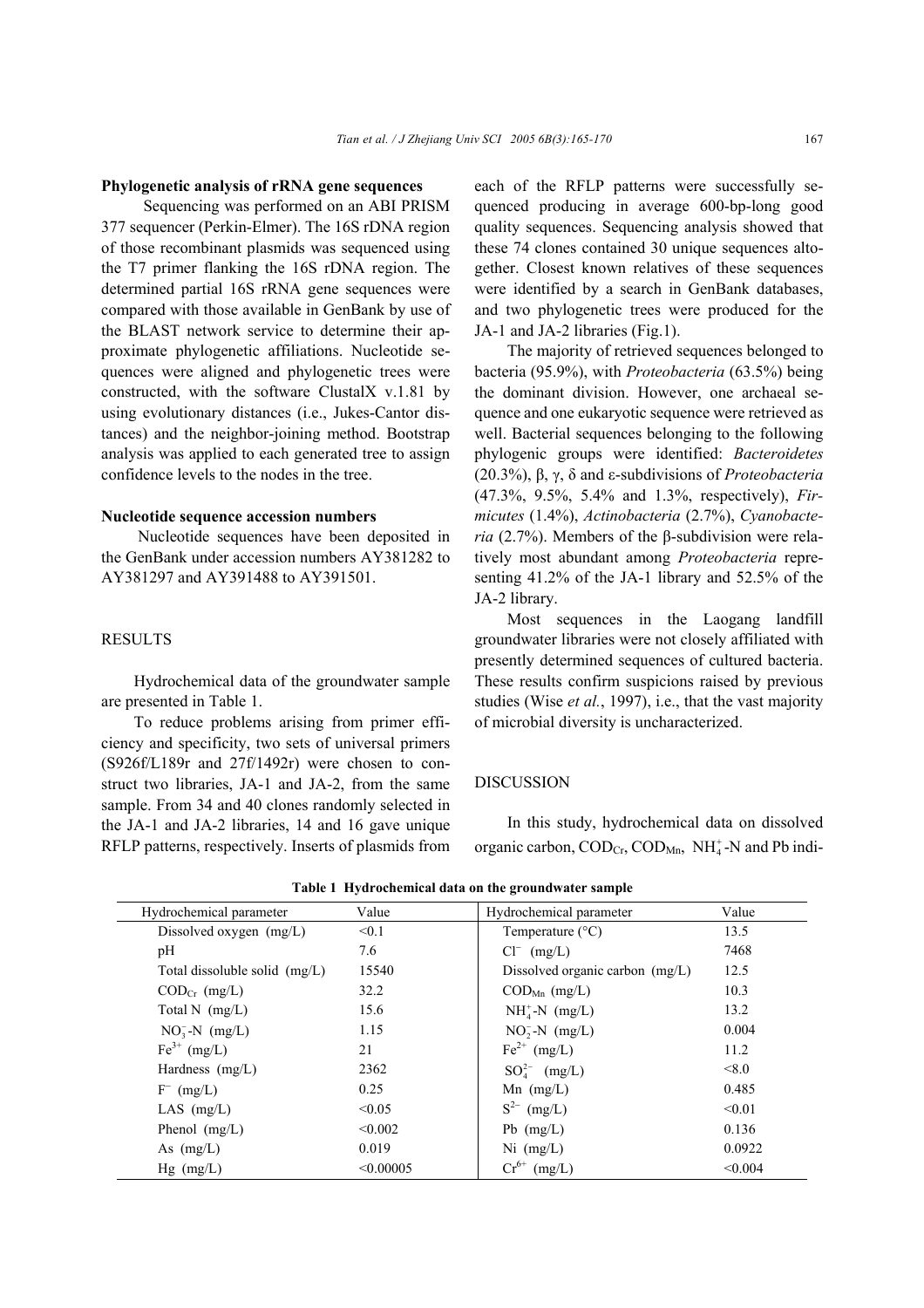

**Fig.1 Phylogenetic tree showing the affiliations of the partial 16S rRNA sequences, using nucleotides 926~1476 (JA-1) (a) and 27~567 (JA-2) (b) corresponding to** *E. coli* **16S rRNA numbering, determined from 14 and 16 unknown groundwater clones found in the JA-1 and JA-2 libraries. The closest known microbe in GenBank is included as a reference for each sequence. Numbers in parentheses following clone identifications indicate the number of clones of each RFLP pattern. The relative abundances of different phylogenetic groups are also shown. Bootstrap values of more than 50 are reported as percentage. The scale bar corresponds to an estimated 0.1 mutation per nucleotide position**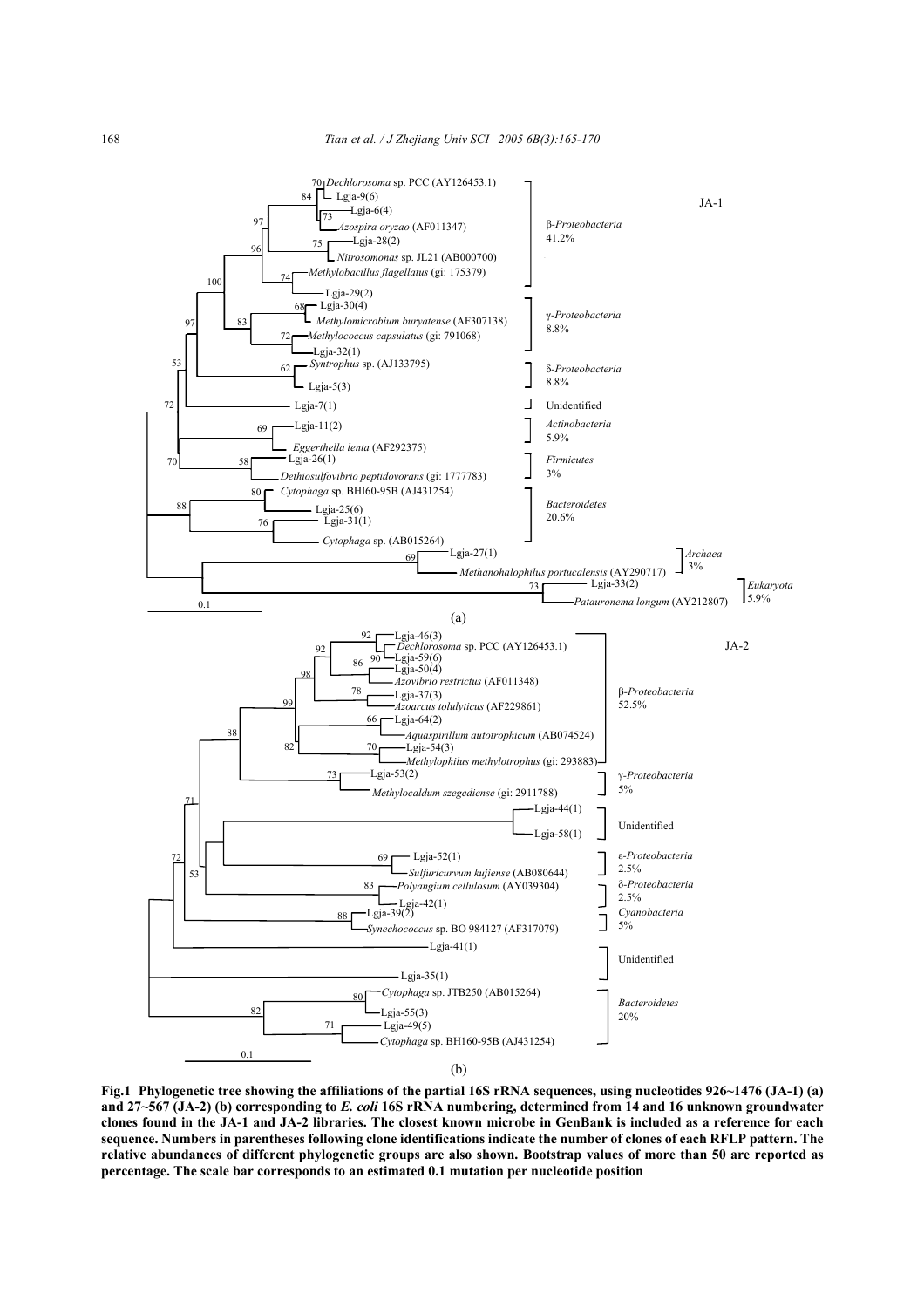cate that the groundwater sample was polluted by the leachate since a landfill represent a large source of organic carbon, nitrogen, and heavy metals. Additionally, the contents of Cl<sup>−</sup> , total dissoluble solid and hardness may be used as a relative measure of the influence of seawater infiltration.

Under subsurface environments, microbes use electron acceptors such as oxygen, nitrate,  $Fe<sup>3+</sup>$ , or sulfate to oxidize contaminants. Once these electron acceptors are depleted, anaerobic metabolism proceeds by converting organic matter to methane and carbon dioxide (Lovley, 2001). In regard to hydrochemical data on the groundwater sample, the contents of dissolved oxygen  $( $0.1 \text{ mg/L}$ ), nitrate  $(1.15 \text{ g})$$ mg/L) and sulfate  $(<8.0$  mg/L) were remarkably low.  $Fe<sup>3+</sup>$  (21 mg/L) was likely to be the dominant electron acceptor and iron-reducing could be a major redox process.

The compositions of the JA-1 and JA-2 libraries were not significantly different from each other due to the common dominance of β-*Proteobacteria* and *Bacteroidetes*. However, four JA-1 phylogenic groups were not found in the JA-2 library and two JA-2 phylogenic groups were not found in the JA-1 library. The difference was not unexpected, although it is more reasonable to conduct an integrated analysis of the two libraries to get results close to the actual situation.

Phylogenetic analysis revealed the presence of *Archaea* and *Eukaryota*, and the overwhelming dominance of Bacteria. Among 74 clones, 63.5% clustered with *Proteobacteria* and 20.3% clustered with *Bacteroides*. The percentages of *Proteobacteria* and *Bacteroides* were greater than the results of Röling *et al*.(2001), who reported 45.7% and 5.8% abundance of the two groups in the groundwater clone library from the corresponding site of the Banisveld landfill. Many studies (Wise *et al*., 1997; Bowman *et al.*, 1997) showed members of *Proteobacteria* dominate seawater (68.2%), and the widespread occurrence of members of the *Bacteroides* was also described in phylogenetic studies of sea sediments (Yanagibayashi *et al.*, 1999; Li *et al.*, 1999). It appeared that seawater influenced the microbial communities in the Laogang aquifers. Of course, due to PCR biases (Suzuki *et al.*, 1998), the proportion of a 16S rDNA sequence in a library does not necessarily correspond to the same proportion in which a microbe

with this 16S rRNA is present in a natural community. However, the qualitative complexity of a microbial community can be assessed.

A phylogenetic description of the microbial community importantly helps understanding of microbes participation in intrinsic bioremediation in aquifers. However, phylogenetic affiliation alone is not sufficient to firmly connect certain microbial taxa with a biochemical reaction (Todorov *et al.*, 2000).

Keeping in mind these limitations, we can only hypothesize about metabolic potentials and hence, a possible biochemical role of bacteria in the groundwater. Hydrochemical data (Table 1) can be used to support the validity of our speculations. A significant number of sequences retrieved from the libraries have close relatives in marine or hypersaline environments. This finding is consistent with the high salinity content (15.5 g/L) of the groundwater contaminated by seawater. It may be surmised that only halophilic or halo-adapted bacteria could remain active in such an environment.

It appears that many Laogang groundwater sequences are related to anaerobic fermentative microbes. Lgja-27 is affiliated with halophilic methanogenic archaeon (*Methanohalophilus portucalensis*); Lgja-30 and Lgja-53 are associated phylogenetically with the methanotrophic bacteria *(Methylomicrobium buryatense* and *Methylocaldum szegediense*); Lgja-29 is closely related to *Methylobacillus flagellatus*, which is an obligate methylotroph; and Lgja-37 is related to potential denitrifier (*Azoarcus tolulyticus*), which is capable of anaerobic halobenzoate-degrading (Song *et al.*, 2000).

Although iron reduction is deduced to be a major redox process, none of the sequences yielded by the groundwater sample were related to bacteria known to be iron-reducing. One group of sequences stands out as being particularly interesting and deserves further discussion. These sequences showed affiliations with (per)chlorate-reducing bacteria (ClRB), which couple growth to the reduction of chlorate or perchlorate under anaerobic conditions, and were found in relatively high abundance in the JA-1 libraries (Lgja-9, 17.6%) and the JA-2 library (Lgja-46 and Lgja-59, 22.5%). In general, oxyanions of chlorine are not formed naturally, but are introduced into the environment in large quantities in the form of disinfectants, bleaching agents and herbicides (Coates